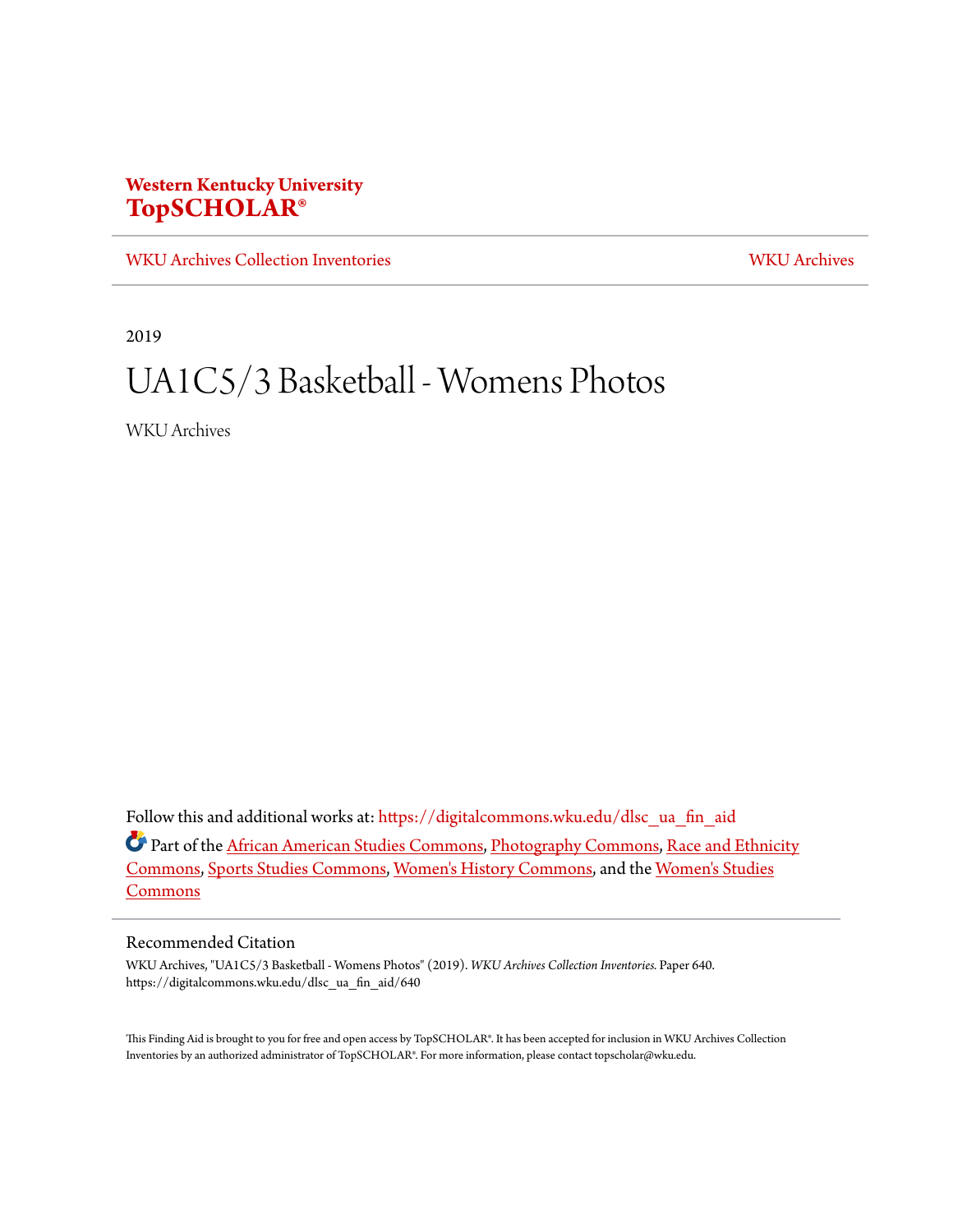

**Western Kentucky University UA1C5 Athletics Photos Subseries 3 Basketball - Womens**

WKU Archives 1906 College Heights Blvd.#11092 Bowling Green, KY 42101-1092 Phone: 270-745-4793 Email: [archives@wku.edu](mailto:archives@wku.edu) Home page:<https://wku.edu/library/archive> © 2019 WKU Archives, Western Kentucky University. All rights reserved.

**Administrative History:** Artificial collection created by WKU Archives to group womens basketball images together. The majority of the photos are from WKU sources, but some donated by individuals.

**Description:** Images of women's basketball teams and games.

**Dates:** 1913-present

**Extent:** 24 folders, oversize, digital images, 1 negative, 1 slide

## **Subject Analytics:**

African Americans Athletics (WKU) Basketball

Basketball players **Blacks** Western Kentucky University

| <b>Digital Commons:</b>                   |  |
|-------------------------------------------|--|
| African American Studies                  |  |
| Photography                               |  |
| Race and Ethnicity                        |  |
| Race, Ethnicity and Post-Colonial Studies |  |

Sports Studies Women's History Women's Studies

**Accession Information:** These records transferred to WKU Archives upon its creation. Images donated by: WKU Glasgow UA1992-90 Asher Young

### **Access Restrictions:** none

**Allied Materials:** 

Images with **UA1C5/3** prefix [UA1C3/2 Faculty/Staff Photos](https://digitalcommons.wku.edu/dlsc_ua_fin_aid/615/) – individual coaches [UA1C3/3 Students/Alumni Photos](https://digitalcommons.wku.edu/dlsc_ua_fin_aid/616/) – individual athletes [UA1C11/5 WKU Athletic Media Relations Photos](https://digitalcommons.wku.edu/dlsc_ua_fin_aid/33/) [UA19 WKU Athletics](https://digitalcommons.wku.edu/dlsc_ua_fin_aid/78/)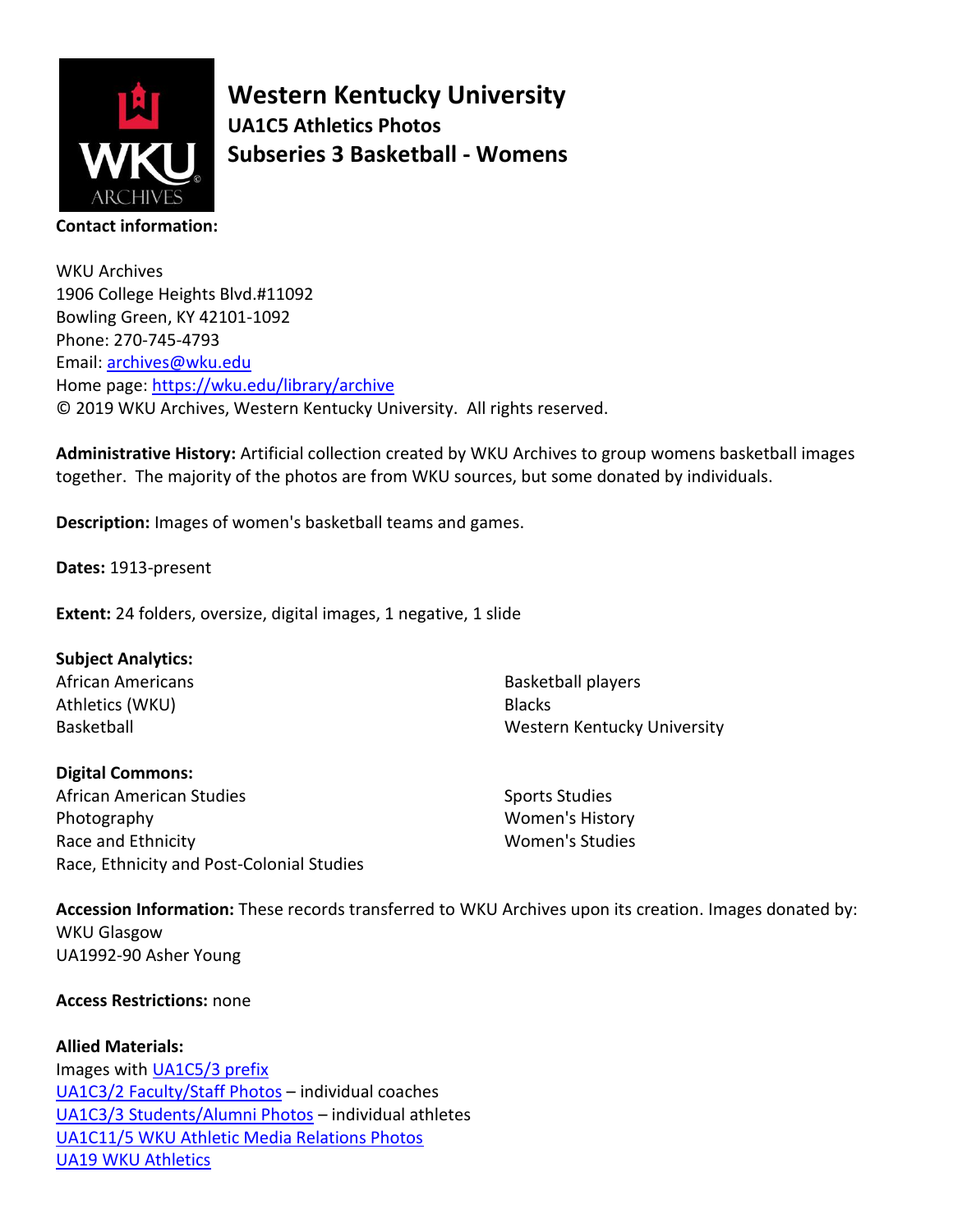**Preferred Citation:** UA1C5/3 Basketball – Womens Photos, WKU Archives, Bowling Green, Kentucky, USA.

**Processing Information:** Records processed and collection inventory created 2008, revised 2019.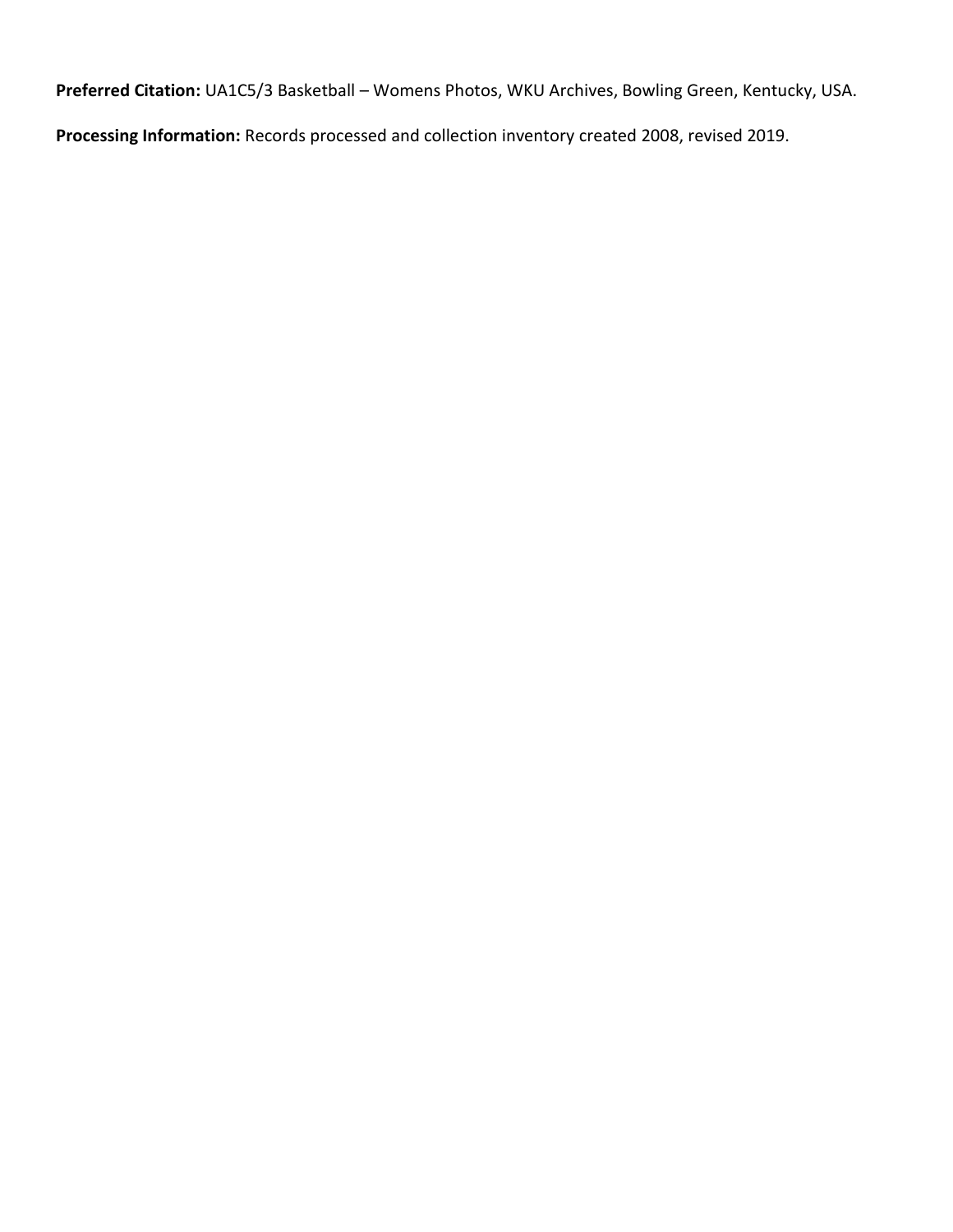|                                   | <b>Finding Aid Report</b><br>04/03/2019                                                   |                                                              |                                                                                           |             |                       |                                                                                                   |  |
|-----------------------------------|-------------------------------------------------------------------------------------------|--------------------------------------------------------------|-------------------------------------------------------------------------------------------|-------------|-----------------------|---------------------------------------------------------------------------------------------------|--|
| <b>UA1C5.3</b>                    |                                                                                           | <b>Print, Photographic</b>                                   |                                                                                           | <b>Date</b> |                       |                                                                                                   |  |
| Level                             |                                                                                           | <b>Subseries</b>                                             |                                                                                           |             | <b>Linked toUA1C5</b> |                                                                                                   |  |
| <b>Title</b><br><b>Collection</b> |                                                                                           | <b>Series 5. Athletics</b><br>Subseries 3. Basketball, Women | <b>UA1C WKU Archives Photograph Collection</b>                                            |             |                       |                                                                                                   |  |
| <b>Scope &amp; Content</b>        |                                                                                           | <b>WKU Archives</b>                                          |                                                                                           |             |                       |                                                                                                   |  |
|                                   |                                                                                           |                                                              | Images of women's basketball teams and games.                                             |             |                       |                                                                                                   |  |
| <b>Container List</b>             |                                                                                           |                                                              |                                                                                           |             |                       |                                                                                                   |  |
| <b>Container</b>                  |                                                                                           | Folder                                                       | <b>Creator</b>                                                                            | <b>Date</b> | <b>Title</b>          |                                                                                                   |  |
| CD Box 1                          |                                                                                           | CD <sub>5</sub>                                              | <b>WKU Archives</b>                                                                       |             | Women's Basketball    |                                                                                                   |  |
| Description                       |                                                                                           |                                                              | Basketball images digitized for WKET as tifs. Have been posted in VLM and in PastPerfect. |             | Subjects              | Basketball<br><b>Basketball players</b>                                                           |  |
|                                   | Haskins, Clem<br>McDaniels, Jim<br>Smith, Dwight<br>Smith, Greg<br>Women's Basketball     |                                                              |                                                                                           |             |                       |                                                                                                   |  |
| <b>NC</b>                         |                                                                                           | N724                                                         | <b>WKU Archives</b>                                                                       |             | Women's Basketball    |                                                                                                   |  |
| Description                       | Lunsford, Shea<br>McCulley, Danielle<br>Reed, Michelle                                    |                                                              |                                                                                           |             | Subjects              | Basketball<br><b>Basketball players</b><br>Negatives<br><b>African Americans</b><br><b>Blacks</b> |  |
| OS Box 30                         | 16                                                                                        |                                                              | <b>WKU Archives</b>                                                                       |             | Women's Basketball    |                                                                                                   |  |
| Description                       |                                                                                           | Digitized as OSB30F16-1, OSB30F16-2 and OSB30F16-3           |                                                                                           |             | Subjects              | Basketball<br><b>Basketball players</b>                                                           |  |
| OS Box 34                         | 18                                                                                        |                                                              | <b>WKU Archives</b>                                                                       |             | Women's Basketball    |                                                                                                   |  |
| Description                       |                                                                                           | Donated by WKU Glasgow                                       |                                                                                           |             |                       | Subjects Basketball<br><b>Basketball players</b>                                                  |  |
| OS Box 37                         |                                                                                           | F11                                                          | <b>WKU Archives</b>                                                                       | 1977-1989   | Women's Basketball    |                                                                                                   |  |
| Description                       | Chapman, Brenda<br>Combs, Brigette<br>Milner, Wendy<br>O'Connell, Debbie<br>Starks, Susie |                                                              |                                                                                           |             | Subjects              | Basketball<br><b>Basketball players</b>                                                           |  |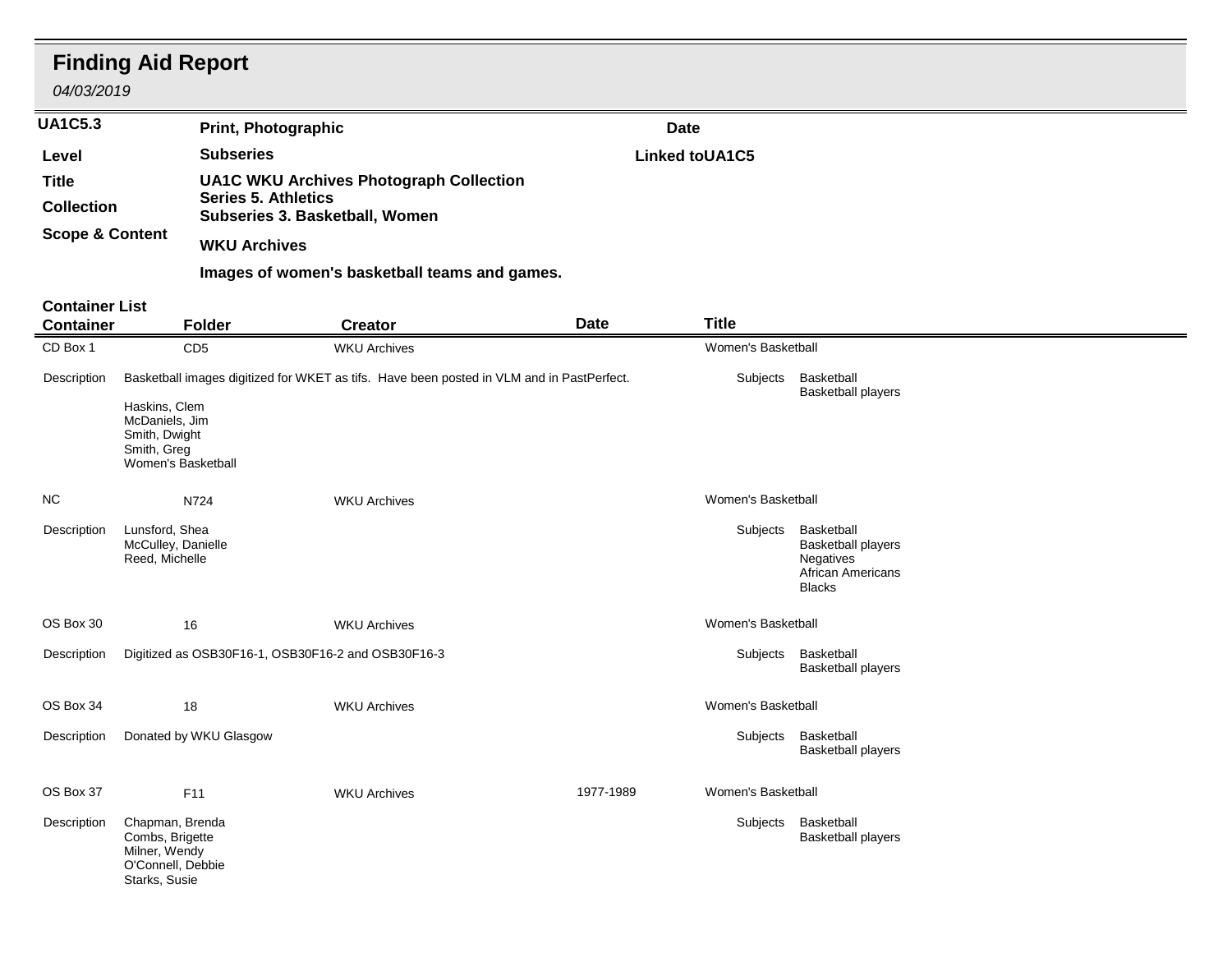| OS PC       | FOS1                                                                                                                                                                                                                                                                                                                                                          | <b>WKU Archives</b> | 1914-1915 | Women's Basketball |                                                                        |
|-------------|---------------------------------------------------------------------------------------------------------------------------------------------------------------------------------------------------------------------------------------------------------------------------------------------------------------------------------------------------------------|---------------------|-----------|--------------------|------------------------------------------------------------------------|
|             |                                                                                                                                                                                                                                                                                                                                                               |                     |           | Subjects           | Basketball<br><b>Basketball players</b>                                |
| OS PC       | FOS <sub>2</sub>                                                                                                                                                                                                                                                                                                                                              | <b>WKU Archives</b> | 1922-1923 | Women's Basketball |                                                                        |
| Description | digitized as F728-4                                                                                                                                                                                                                                                                                                                                           |                     |           | Subjects           | Basketball<br><b>Basketball players</b>                                |
| PC          | F738                                                                                                                                                                                                                                                                                                                                                          | <b>WKU Archives</b> | 1973-1974 | Women's Basketball |                                                                        |
| Description | Bell, Cindy<br><b>Bellarmine</b><br>Blair, Gail<br>Cole, Leslie<br>Dillon, Tonya<br>Dickson, Pam<br>Dixon, Cecilia<br>Gaddis, Krista<br>Gains, Kathy<br>Goff, Glenda<br>Heise, Diane<br>Hickman, Debbie<br>James, Janice<br>Lesch, Pat<br>Owens, Bonnie<br>Saucy, Cheryl<br>Sutherland, Patty<br>Taylor, Janet                                                |                     |           | Subjects           | Basketball<br>Basketball players<br>African Americans<br><b>Blacks</b> |
| РC          | F724                                                                                                                                                                                                                                                                                                                                                          | <b>WKU Archives</b> | 1913-1914 | Women's Basketball |                                                                        |
| Description | Arthur, J.L.<br>Basham, ?<br>Bell, ?<br>Booth, Lucy<br>Brown, Mary<br>Cabel, ?<br>Cantrill, ?<br>Cherry, Josephine<br>Holton, Martha<br>Holton, Mary<br>Jones, ?<br>Jordan, Louisa<br>Jordan, Pearl<br>Kit Kat Klub<br>Lacy, ?<br>Layman, ?<br>McClusky, Anna<br>Pennybaker, Carrie<br>Pewitt, ?<br>Phelps, Laura<br>Reid, ?<br>Searce, Zoma<br>Van Cleave, ? |                     |           | Subjects           | Basketball<br><b>Basketball players</b>                                |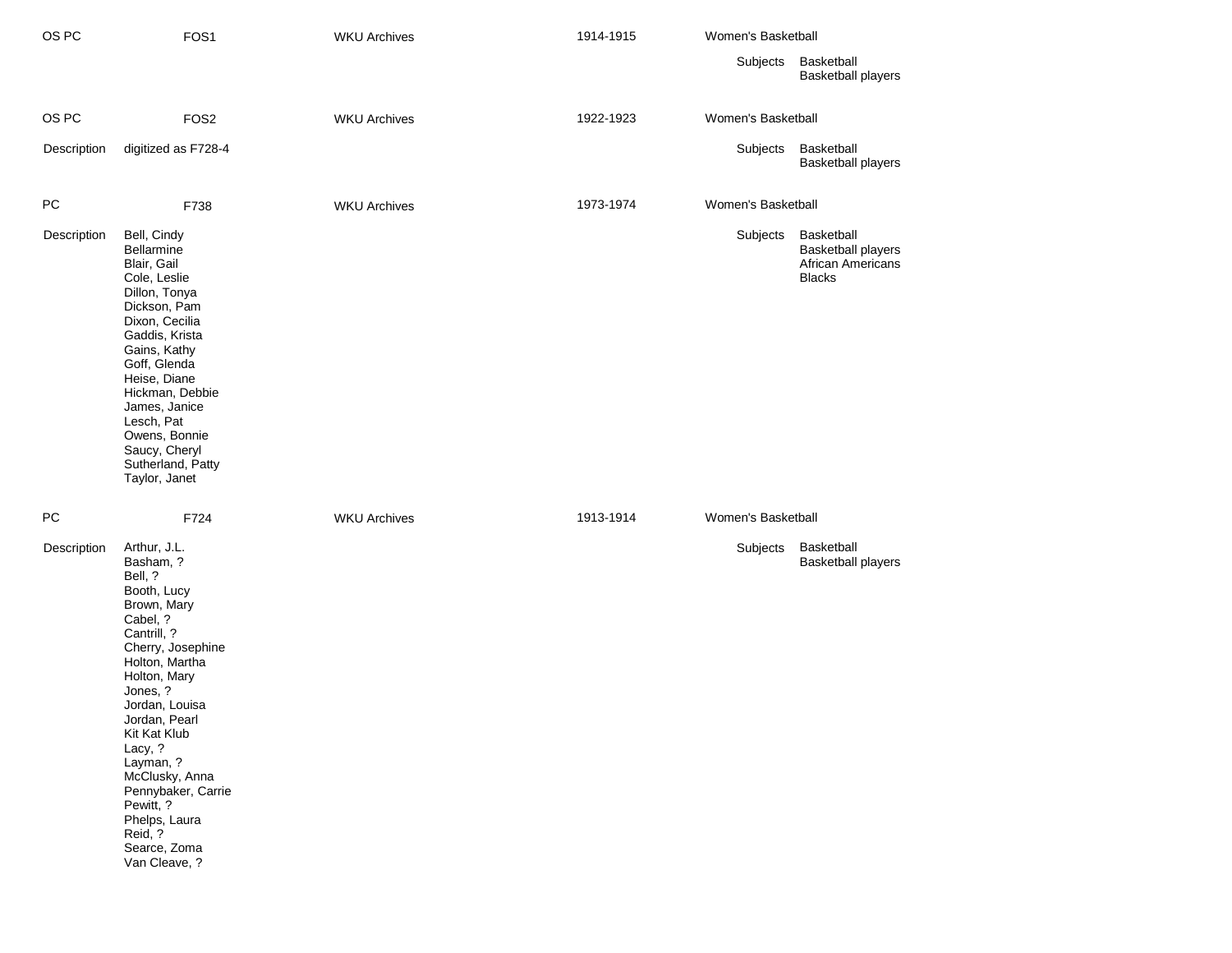| PC          | F728                                                                                                                                                                                                                                                                                                                                                                                                                                                                                                                                                                                                                                                                                                                                                                                                      | <b>WKU Archives</b> | 1918-1922 | Women's Basketball |                                         |
|-------------|-----------------------------------------------------------------------------------------------------------------------------------------------------------------------------------------------------------------------------------------------------------------------------------------------------------------------------------------------------------------------------------------------------------------------------------------------------------------------------------------------------------------------------------------------------------------------------------------------------------------------------------------------------------------------------------------------------------------------------------------------------------------------------------------------------------|---------------------|-----------|--------------------|-----------------------------------------|
| Description | Cherry, Josephine<br>Craig, W.J.<br>Holland, Mabel<br>lles, ?<br>Irvine, ?<br>Lee, ?<br>Pence, ?<br>Robison, Mabel<br>Stevenson, ?<br>Vanwinkle, ?<br>Woods, ?                                                                                                                                                                                                                                                                                                                                                                                                                                                                                                                                                                                                                                            |                     |           | Subjects           | Basketball<br><b>Basketball players</b> |
| PC          | F730                                                                                                                                                                                                                                                                                                                                                                                                                                                                                                                                                                                                                                                                                                                                                                                                      | <b>WKU Archives</b> | 1923-1925 | Women's Basketball |                                         |
| Description | UA1992-90 donated by Asher Young<br>Diddle, E.A.<br>Young, Nonnie                                                                                                                                                                                                                                                                                                                                                                                                                                                                                                                                                                                                                                                                                                                                         |                     |           | Subjects           | Basketball<br><b>Basketball players</b> |
| PC          | F733                                                                                                                                                                                                                                                                                                                                                                                                                                                                                                                                                                                                                                                                                                                                                                                                      | <b>WKU Archives</b> | 1926-1930 | Women's Basketball |                                         |
| Description | Ashbrook, Mary<br>Burns, Alta<br>Copeland, Bobbie<br>Copeland, Mildred<br>Dabbs, Elizabeth (3)<br>Davis, Alma<br>Dawson, Virginia<br>Denning, Niva<br>Durham, Elizabeth (2)<br>Elder, Virginia<br>Eley, Pauline<br>Elliot, Virginia<br>Ford, Louise<br>Gibson, Kathryn<br>Haggard, Laura (3)<br>Hill, Fay<br>Hines, Clarice<br>Holland, Burrlene<br>Holland, Currlene aka Curly Holland<br>Holland, Henrietta (2)<br>Holland, Lucille aka Red Holland (2)<br>Johnson, Lillion (4)<br>Kennerly, Thelma<br>McKinney, Ruby (2)<br>Mather, Roma (2)<br>May, Hilda<br>O'Flyn, Mary (2)<br>Pearson, Edith (2)<br>Phelps, Rita<br>Pittman, Elizabeth (4)<br>Reid, Wilma<br>Rich, Mary<br>Robbins, Neil<br>Roemer, Charlene (2)<br>Rosenfield, Marilee<br>Sanders, Lois<br>Sheegog, Margaret<br>Simpson, Margaret |                     |           | Subjects           | Basketball<br><b>Basketball players</b> |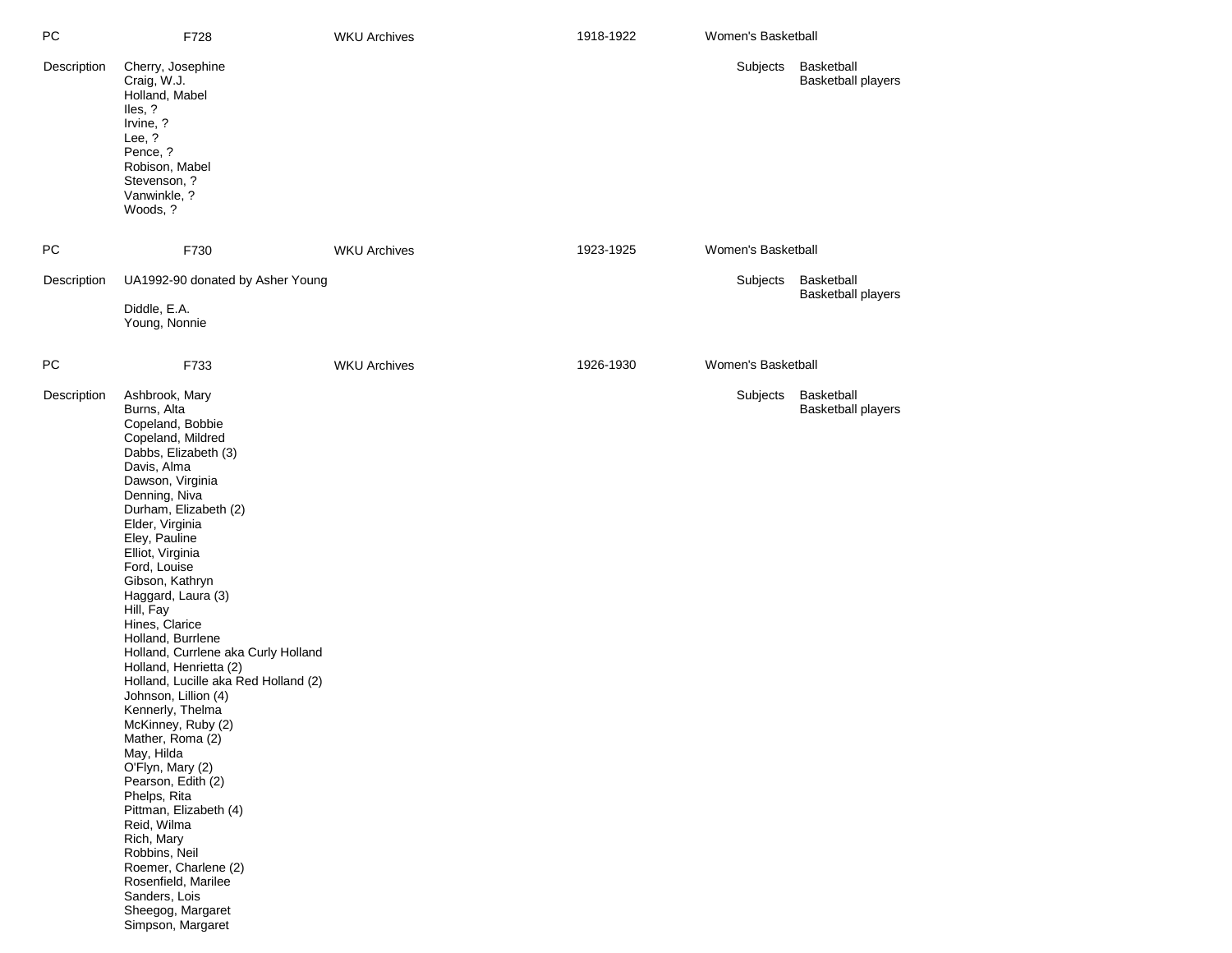|             | Snider, Emily<br>Taylor, Emily (2)<br>VanWinkle, Sally (2)<br>Washburn, Mildred<br>Williams, Marjorie |                     |           |                    |                                                                                                                                                            |
|-------------|-------------------------------------------------------------------------------------------------------|---------------------|-----------|--------------------|------------------------------------------------------------------------------------------------------------------------------------------------------------|
| PC.         | F7362                                                                                                 | <b>WKU Archives</b> | 1997      | Women's Basketball |                                                                                                                                                            |
|             |                                                                                                       |                     |           | Subjects           | <b>Basketball players</b><br>African Americans<br><b>Blacks</b>                                                                                            |
| PC          | F7363                                                                                                 | <b>WKU Archives</b> | 1997-1978 | Women's Basketball |                                                                                                                                                            |
| Description | Cancun Shootout<br>McCulley, Danielle<br>Witcher, Katashia                                            |                     |           | Subjects           | <b>Basketball players</b><br><b>African Americans</b><br><b>Blacks</b><br>Basketball<br>Slides<br>Negatives                                                |
| <b>PC</b>   | F7363                                                                                                 | <b>WKU Archives</b> | 1997-1979 | Women's Basketball |                                                                                                                                                            |
| Description | <b>Delafield Community Center</b>                                                                     |                     |           | Subjects           | <b>Basketball players</b><br><b>African Americans</b><br><b>Blacks</b><br><b>Basketball</b><br>Weddings<br>Carriages & coaches<br>Horses<br><b>Deserts</b> |
| PC.         | F7155                                                                                                 | <b>WKU Archives</b> | 1974-2001 | Women's Basketball |                                                                                                                                                            |
| Description | Dillion, Tonya<br>Lanzar, Lucille<br>Tennessee Tech<br>University of Louisville<br>Wadell, Jamie      |                     |           | Subjects           | <b>Basketball players</b><br><b>African Americans</b><br><b>Blacks</b><br>Basketball<br>Horses<br><b>Barns</b><br>Negatives                                |
| PC          | F7156                                                                                                 | <b>WKU Archives</b> | 1975-1976 | Women's Basketball |                                                                                                                                                            |
| Description | Austin Peay State University<br>Kentucky State University<br>Murray State University                  |                     |           | Subjects           | <b>Basketball players</b><br><b>African Americans</b><br><b>Blacks</b><br><b>Basketball</b>                                                                |
| PC          | F7157                                                                                                 | <b>WKU Archives</b> | 1975-1976 | Women's Basketball |                                                                                                                                                            |
| Description | Austin Peay State University                                                                          |                     |           | Subjects           | <b>Basketball players</b><br>African Americans<br><b>Blacks</b><br>Basketball                                                                              |

Snider, Beulah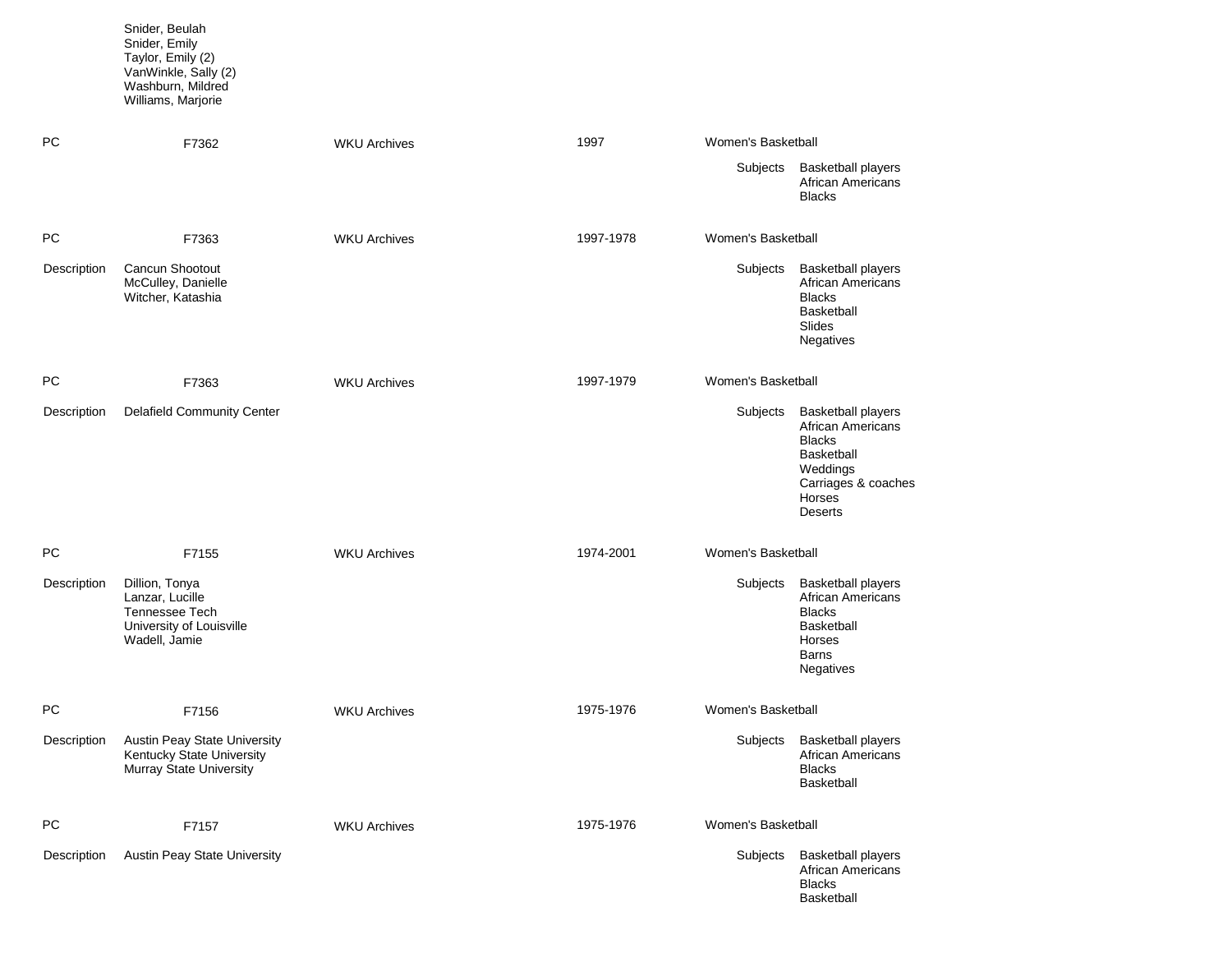| РC          | F7160                                                                                                                                                                                                                                                                                                                                                                                                                                                                                                                                                                                                                                                                                                                                                                                                                                                | <b>WKU Archives</b> |           | Women's Basketball |                                                                                      |
|-------------|------------------------------------------------------------------------------------------------------------------------------------------------------------------------------------------------------------------------------------------------------------------------------------------------------------------------------------------------------------------------------------------------------------------------------------------------------------------------------------------------------------------------------------------------------------------------------------------------------------------------------------------------------------------------------------------------------------------------------------------------------------------------------------------------------------------------------------------------------|---------------------|-----------|--------------------|--------------------------------------------------------------------------------------|
| Description | 6<br>Chapman, Brenda<br>Holmes, ?<br>Kordenbrock, Pam<br>Penny, Emily<br>Yeater, Julia                                                                                                                                                                                                                                                                                                                                                                                                                                                                                                                                                                                                                                                                                                                                                               |                     |           | Subjects           | <b>Basketball players</b><br><b>African Americans</b><br><b>Blacks</b><br>Basketball |
| <b>PC</b>   | F741                                                                                                                                                                                                                                                                                                                                                                                                                                                                                                                                                                                                                                                                                                                                                                                                                                                 | <b>WKU Archives</b> | 1976-1980 | Women's Basketball |                                                                                      |
| Description | Blanton, Beth<br>Bradley, Belinda (2)<br>Bruner, Rachel<br>Byram, Kim<br>Canty, Eileen (2)<br>Chapman, Brenda<br>Condit, Teresa<br>Dodd, Katherine<br>Doellman, Donna (2)<br>England, Pamela<br>Ford, Sherry<br>Frierson, Karen (2)<br>Fulkerson, Shirley (2)<br>Fulkerson, Siggy<br>Gay, Angela (2)<br>Hart, Pam<br>Heltsley, Laurie (2)<br>Herriford, Pam (2)<br>Higgs, Vivian (2)<br>Highfill, Linda<br>Holmes, Lois<br>Howard, Linda<br>James, Janis<br>Kordenbrock, Pam<br>Lane, Beth<br>Lockin, Jane (2)<br>Mimms, Cecilia<br>Penney, Emily<br>Polson, Alicia (2)<br>Price, Shari (2)<br>Price, Suzette<br>Robinson, Lucretia (3)<br>Rubin, Suzanne<br>Shugard, Nan<br>Smith, Veronica<br>Stokley, Lee<br>Sutton, Donna<br>Taylor, Renee<br>Thomas, Margaret<br>Van Fleet, Cyndi (2)<br>Willis, Matilda (2)<br>Worstell, Mary<br>Yeater, Julia |                     |           | Subjects           | Basketball<br><b>Basketball players</b>                                              |
| <b>PC</b>   | F750                                                                                                                                                                                                                                                                                                                                                                                                                                                                                                                                                                                                                                                                                                                                                                                                                                                 | <b>WKU Archives</b> | 1980-1985 | Women's Basketball |                                                                                      |
| Description | Allen, Hilary (2)<br>Augustino, Yonia<br>Bethune, Renee                                                                                                                                                                                                                                                                                                                                                                                                                                                                                                                                                                                                                                                                                                                                                                                              |                     |           | Subjects           | Basketball<br><b>Basketball players</b>                                              |

Bolen, Nancy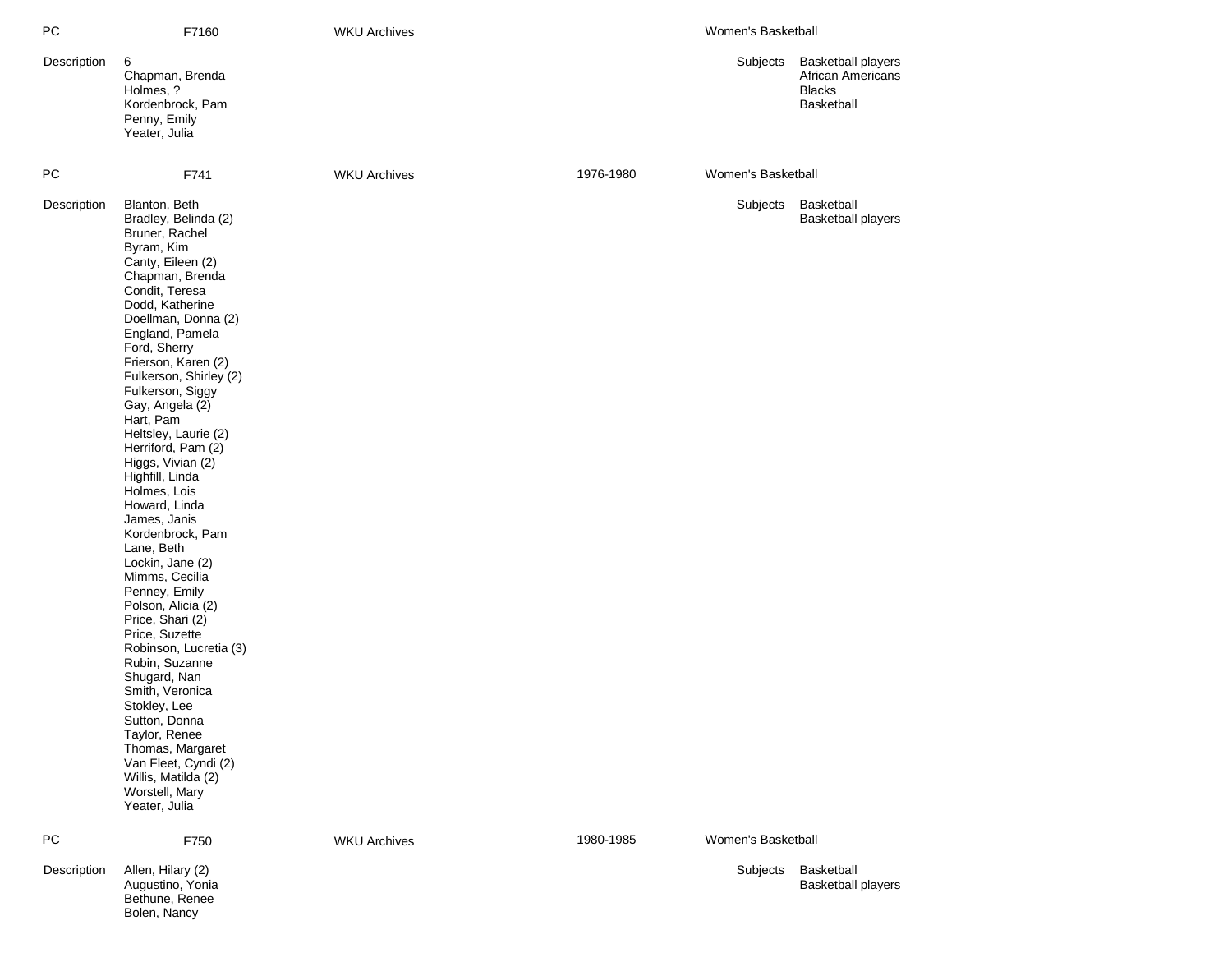|             | Canty, Eileen (2)<br>Carlson, Melinda (2)<br>Castle, Terrie<br>Chenault, Angela<br>Cunningham, Dana (2)<br>Depp, Dianne (3)<br>Dixon, Tina<br>Earnhardt, Cristy<br>Ford, Sherry<br>Fulkerson, Shirley<br>Garland, Sharon (2)<br>Grigsby, Geri<br>Harrison, Kim (2)<br>Haskins, Clemette<br>Heltsley, Laurie (2)<br>Henry, Kathy (2)<br>Herriford, Pam (3)<br>Higdon, Christy<br>Higgs, Vivian (2)<br>Humphrey, Stacy<br>Jenkins, Sheronda<br>Jones, Annette<br>Keith, Christy<br>Kitchens, Amy<br>Lockin, Jane (2)<br>Lorten, Nancy<br>Maroney, Chaty<br>Martin, Linda<br>Mason, Lillie (3)<br>Miller, Regina<br>Mimms, Cecilia<br>Moore, Crystal<br>Morton, Wendy (2)<br>Ogles, Laura<br>Ottens, Sharon (3)<br>Owsley, Donetta<br>Parrish, Nina<br>Patton, Traci<br>Payne, Angie<br>Polson, Alicia (2)<br>Porter, Susan<br>Price, Shari<br>Roden, Renee<br>Rountree, Lydia<br>Sanderfod, Paul<br>Schreiber, Kris<br>Small, Steve<br>Smith, Ken<br>Tallent, Randy<br>Taylor, Renee<br>Thomas, Kami (3)<br>Williams, Marla<br>Young, Cindy (3) |                     |           |              |
|-------------|-----------------------------------------------------------------------------------------------------------------------------------------------------------------------------------------------------------------------------------------------------------------------------------------------------------------------------------------------------------------------------------------------------------------------------------------------------------------------------------------------------------------------------------------------------------------------------------------------------------------------------------------------------------------------------------------------------------------------------------------------------------------------------------------------------------------------------------------------------------------------------------------------------------------------------------------------------------------------------------------------------------------------------------------------|---------------------|-----------|--------------|
| PC          | F756                                                                                                                                                                                                                                                                                                                                                                                                                                                                                                                                                                                                                                                                                                                                                                                                                                                                                                                                                                                                                                          | <b>WKU Archives</b> | 1985-1990 | Women's Basl |
| Description | Baird, Finley<br>Berryman, Jennifer (3)                                                                                                                                                                                                                                                                                                                                                                                                                                                                                                                                                                                                                                                                                                                                                                                                                                                                                                                                                                                                       |                     |           | Subjects     |

Brennan, Dan (3) Carlson, Melinda (2) Clark, Michelle (4) Collins, Shannon

Women's Basketball

Subjects Basketball Basketball players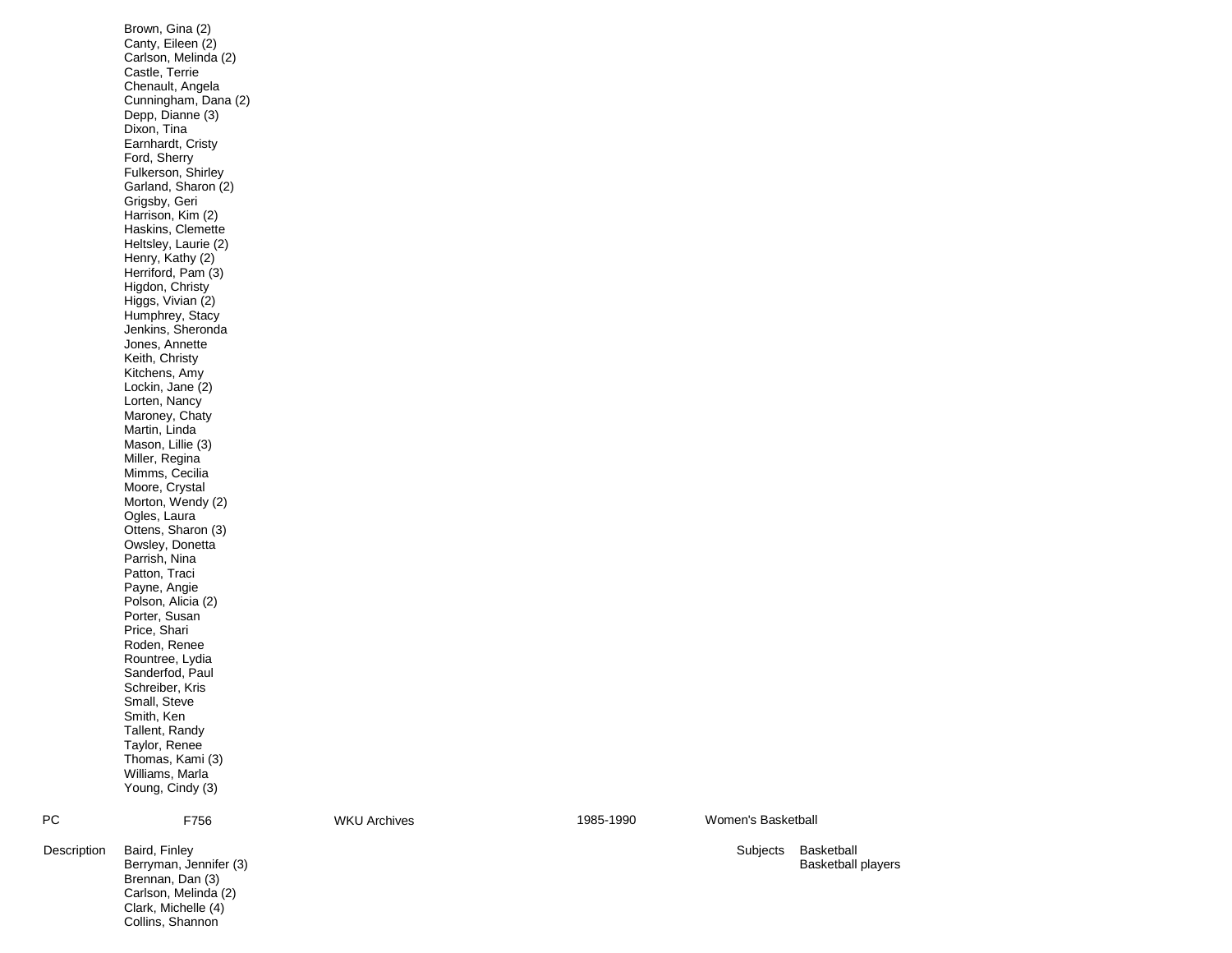|             | Combs, Brigette (4)<br>Cruise, Christy (2)<br>Crutcher, Nancy (3)<br>Cunningham, Dana (2)<br>Dunagan, Angela<br>Graves, David (3)<br>Green, Tandreia (4)<br>Handy, Lisa (2)<br>Haskins, Clemette (2)<br>Hatchell, Wooly<br>James, Charlene (2)<br>Jones, Annette<br>Mason, Lillie<br>McKinney, Cristy (4)<br>Milner, Wendy (2)<br>Nobert, Len (2)<br>Norman, Kim<br>O'Connell, Debbie (4)<br>Ogles, Laura (2)<br>Ottens, Sharon<br>Patton, Traci (2)<br>Payne, Staci (3)<br>Pehlke, Kim (3)<br>Porter, Susan<br>Sanderford, Paul (5)<br>Small, Steve (5)<br>Smith, Kelly (3)<br>Spichiger, Jenny<br>Stallings, Christal (3)<br>Starks, Susie (4)<br>Taylor, Kim<br>Taylor, Mary (2)<br>Teal, Maria<br>Thomas, Kami (2)<br>Wells, Tonya<br>Westmoreland, Renee<br>Wilson, Trina (3) |                     |           |                    |                                                                                                                                                         |
|-------------|------------------------------------------------------------------------------------------------------------------------------------------------------------------------------------------------------------------------------------------------------------------------------------------------------------------------------------------------------------------------------------------------------------------------------------------------------------------------------------------------------------------------------------------------------------------------------------------------------------------------------------------------------------------------------------------------------------------------------------------------------------------------------------|---------------------|-----------|--------------------|---------------------------------------------------------------------------------------------------------------------------------------------------------|
| <b>PC</b>   | F761                                                                                                                                                                                                                                                                                                                                                                                                                                                                                                                                                                                                                                                                                                                                                                               | <b>WKU Archives</b> | 1990-1991 | Women's Basketball |                                                                                                                                                         |
| Description | Abell, Lori<br>Berryman, Jennifer<br>Bland, LaTonia<br>Collins, Shannon<br>Crutcher, Nancy<br>Graves, David<br>Houk, Debbie<br>Lang, Lisa<br>McKinney, Cristy<br>Monroe, Paulette<br>Norman, Kim<br>Pehlke, Kim<br>Pool cues<br>Pool tables<br>Robinson, Lea<br>Sanderford, Paul<br>Small, Steve<br>Smith, Kelly<br>Speigher, Jenny<br>Stallings, Christal<br>Taylor, Mary<br>Warfield, Kim<br>Westmoreland, Renee                                                                                                                                                                                                                                                                                                                                                                 |                     |           | Subjects           | Basketball<br><b>Basketball players</b><br>Horse farms<br><b>Barns</b><br>Fences<br><b>Billiard rooms</b><br>Fashion photographs<br>Dresses<br>Tuxedoes |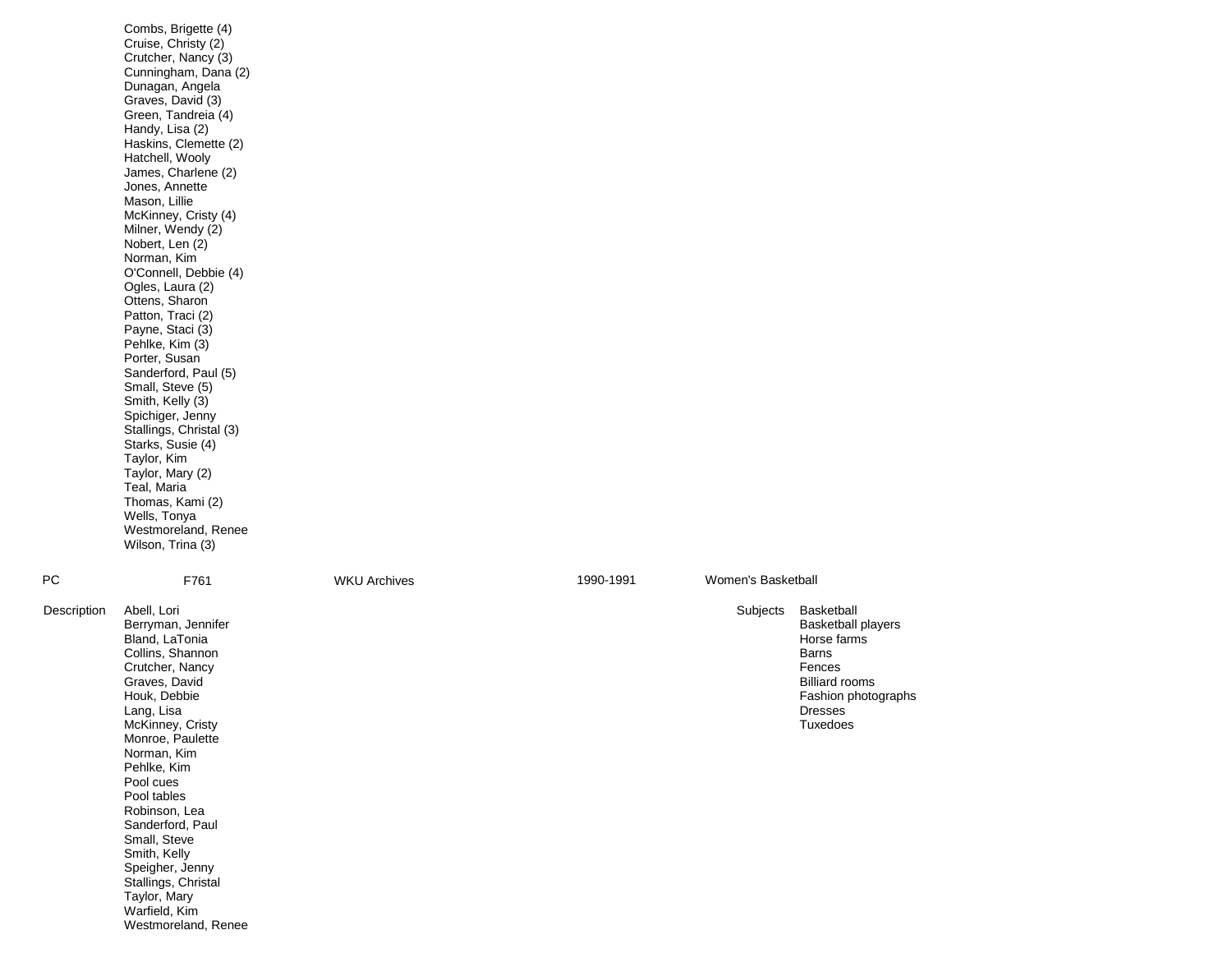Wilson, Trina

| PC          | F762                                                                                                                                                                                                                                                                                                                                                                                                                                                                                                                                                                                                                       | <b>WKU Archives</b> | 1991-1993 | Women's Basketball |                                                                                         |
|-------------|----------------------------------------------------------------------------------------------------------------------------------------------------------------------------------------------------------------------------------------------------------------------------------------------------------------------------------------------------------------------------------------------------------------------------------------------------------------------------------------------------------------------------------------------------------------------------------------------------------------------------|---------------------|-----------|--------------------|-----------------------------------------------------------------------------------------|
| Description | Abell, Lori<br>Berryman, Jennifer (2)<br><b>Big Red</b><br>Bland, LaTonia (2)<br>Bowen, Ida (3)<br>Cook, Veronica (3)<br>Graves, David (3)<br>Hill, Denise<br>Houk, Debbie (3)<br>Ice, Mark (2)<br>Jackson, Missy<br>Jordan, Kristie (3)<br>Lang, Lisa (2)<br>Madriaga, Heather (2)<br>Marciani, Lou<br>McKinney, Cristy (3)<br>Minor, Stephanie (3)<br>Monroe, Paulette (3)<br>Pehlke, Kim (2)<br>Robinson, Lea (3)<br>Sanderford, Paul (3)<br>Scott, Debbie (3)<br>Small, Steve (3)<br>Smith, Sandy<br>Spichiger, Jenny<br>Trophies<br>Warfield, Kim (3)<br>Warner, Dawn<br>Westmoreland, Renee (3)<br>Wilson, Trina (3) |                     |           | Subjects           | Basketball<br><b>Basketball players</b><br>Fans<br><b>Buses</b><br>Negatives<br>Mascots |
| ${\sf PC}$  | F765                                                                                                                                                                                                                                                                                                                                                                                                                                                                                                                                                                                                                       | <b>WKU Archives</b> | 1993-1996 | Women's Basketball |                                                                                         |
| Description | Abell, Lori<br>Allen, ShaRonda<br>Ashby, Brandi<br>Bowen, Ida<br>Bronner, Tarshia<br>Cook, Veronica<br>Cosby, Tara<br>Cowles, Mary<br>Doyle, Gwen<br>Gamble, Stacie<br>Graves, David<br>Hartley, Kristi<br>Heikkila, Jaana<br>Hill, Denise<br>Houk, Debbie<br>Huisman, Wendy<br>Jackson, Missy<br>Johnson, Leslie<br>Lunsford, Shea<br>Luther, Cara<br>Madriaga, Heather<br>Mayes, Heather<br>McCulley, Danielle<br>McGinnis, Jennifer<br>Meredith, Thomas                                                                                                                                                                 |                     |           | Subjects           | Basketball<br><b>Basketball players</b><br>Negatives                                    |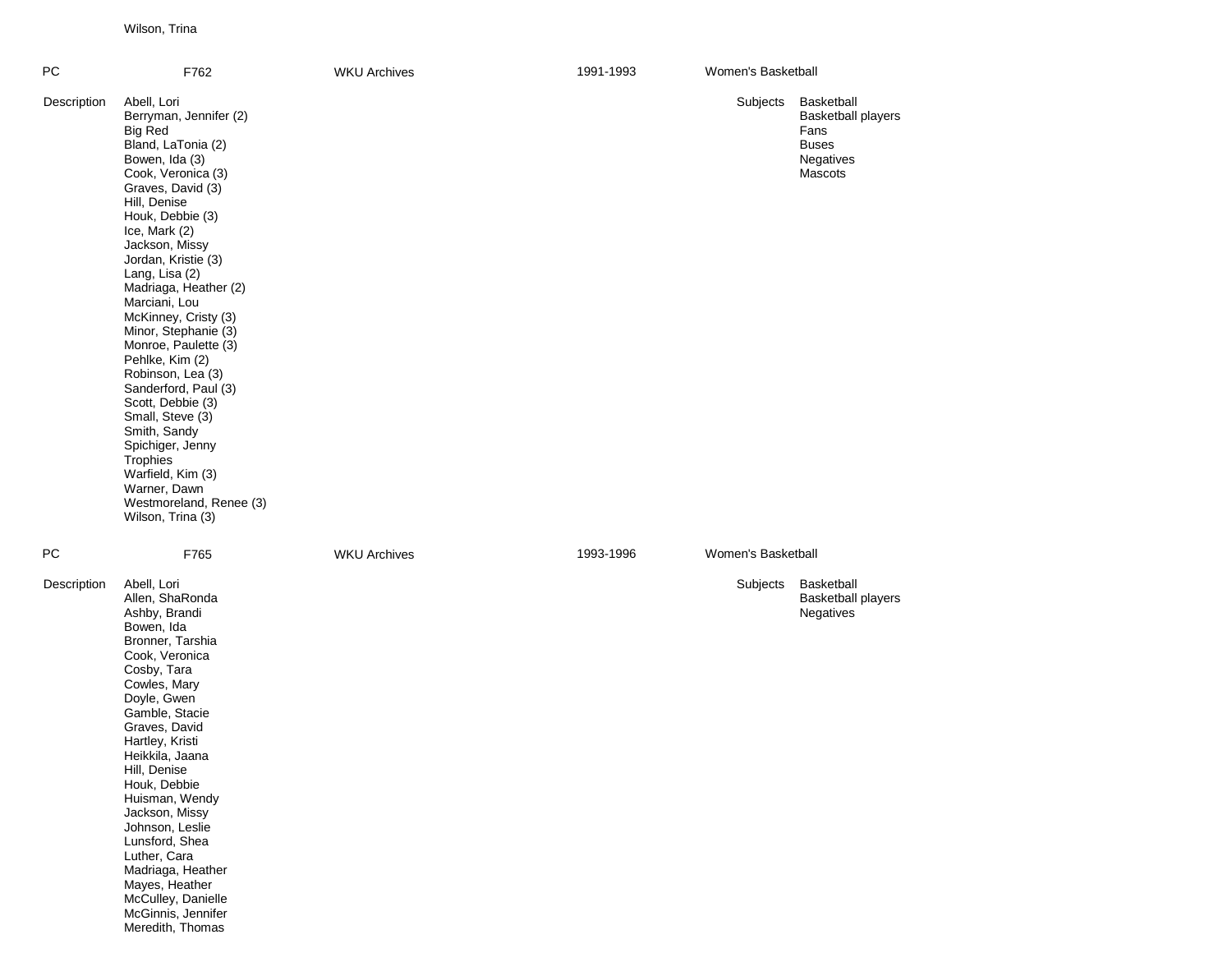|             | Mills, Lewis<br>Moore, Kari<br>Payne, Stafanie<br>Pinnix, Tenisha<br>Reed, Michelle<br>Richards, Jim<br>Robinson, Lea<br>Sanderford, Paul<br>Small, Steve<br>Stephanski, John<br>Taylor, Christie<br>Thompson, Evelyn<br>Townsend, Laurie<br>Utley, Deanna<br>Warner, Dawn<br>Wasson, Jennifer                                                                                                                                                                                                                                                                                                                                                                                                                                                                                                                                                               |                     |           |                    |                                                      |
|-------------|--------------------------------------------------------------------------------------------------------------------------------------------------------------------------------------------------------------------------------------------------------------------------------------------------------------------------------------------------------------------------------------------------------------------------------------------------------------------------------------------------------------------------------------------------------------------------------------------------------------------------------------------------------------------------------------------------------------------------------------------------------------------------------------------------------------------------------------------------------------|---------------------|-----------|--------------------|------------------------------------------------------|
| PС          | F771                                                                                                                                                                                                                                                                                                                                                                                                                                                                                                                                                                                                                                                                                                                                                                                                                                                         | <b>WKU Archives</b> | 1995-2004 | Women's Basketball |                                                      |
| Description | Allen, Sha'Ronda<br>Ashby, Robert<br>Bartee, Carla<br>Britt, Jamie<br>Bronner, Tarisha<br>Butler, Shardae<br>Byars, Rachel<br>Chastang, Kenosha<br>Covington, Kristina<br>Cowles, Mary<br>Daniels, Carrie<br>Elzy, Kyra<br>Embry, Blane<br>Ford, Elisha<br>Gamble, Stacie<br>Gardner, Krystal<br>Garvey, Kristina<br>Graves, David<br>Hartley, Kristi<br>Heikkila, Jaana<br>Houk, Debbie<br>Huisman, Wendi<br>Hutcherson, Shatika<br>Johnson, LaVonda<br>Johnson, Leslie<br>Kitsteiner, Wendi<br>Lineberry, Leah<br>Logsdon, Leslie<br>Lunsford, Shea<br>Mansfield, ShaRae<br>Marshall, Charlotte<br>Matthews, Josh<br>McCulley, Danielle<br>McGinnis, Jennifer<br>Mills, Lewis<br>Nalley, Tammy<br>Pinnix, Tenisha<br>Pope, Cacie<br>Porter-Talbert, Tiffany<br>Powers, Natalie<br>Sanderford, Paul<br>Small, Steve<br>Stephanski, John<br>Stockton, Lillie |                     |           | Subjects           | Basketball<br><b>Basketball players</b><br>Negatives |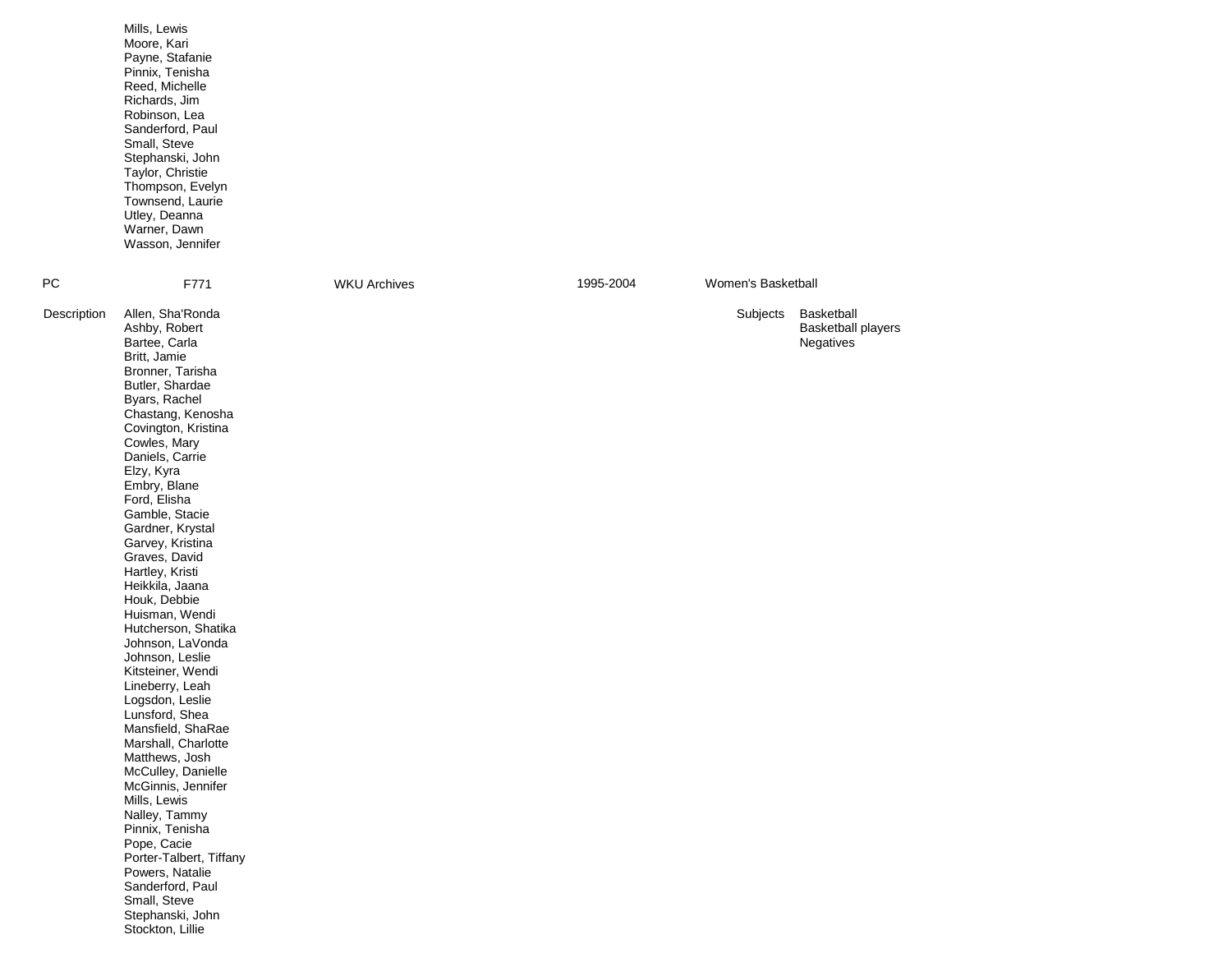|             | Taylor, Jason<br>Townsend, Laurie<br>Utley, Deanna<br>Walz, Jamie<br>Walz, Jeff<br>Whitaker, Camryn<br>Witcher, Katashia<br>Wulf, Katie<br>Zaragoza, Tifany                                                                                                                                                                                                                                                                 |                     |           |                    |                                                                                      |
|-------------|-----------------------------------------------------------------------------------------------------------------------------------------------------------------------------------------------------------------------------------------------------------------------------------------------------------------------------------------------------------------------------------------------------------------------------|---------------------|-----------|--------------------|--------------------------------------------------------------------------------------|
| PC          | F744                                                                                                                                                                                                                                                                                                                                                                                                                        | <b>WKU Archives</b> | 1976-1979 | Women's Basketball |                                                                                      |
| Description | East Tennessee State University<br>Morehead State University<br>University of Kentucky                                                                                                                                                                                                                                                                                                                                      |                     |           | Subjects           | Basketball<br><b>Basketball players</b>                                              |
| РC          | F746                                                                                                                                                                                                                                                                                                                                                                                                                        | <b>WKU Archives</b> | 1976-1979 | Women's Basketball |                                                                                      |
| Description | <b>Belmont College</b><br>East Tennessee State University<br>Howard, Linda<br>University of Cincinnati                                                                                                                                                                                                                                                                                                                      |                     |           | Subjects           | Basketball<br><b>Basketball players</b>                                              |
| PC          | F747                                                                                                                                                                                                                                                                                                                                                                                                                        | <b>WKU Archives</b> | 1976-1979 | Women's Basketball |                                                                                      |
| Description | Blanton, Beth<br>Chapman, Brenda<br>Doellman, Donna<br>Murray State University<br>Northern Kentucky University<br>Practice<br>University of Cincinnati<br>University of Louisville                                                                                                                                                                                                                                          |                     |           | Subjects           | Basketball<br><b>Basketball players</b><br><b>African Americans</b><br><b>Blacks</b> |
| PC          | F775                                                                                                                                                                                                                                                                                                                                                                                                                        | <b>WKU Archives</b> | 1984-2003 | Women's Basketball |                                                                                      |
| Description | Boyar, Stephanie<br>Bowling Green Bank Invitational<br>Britt, ?<br>Bronner, ?<br>Cowles, Mary<br>Diddle Arena (WKU)<br>Hartley, ?<br>Heikkila, Jaana<br>Husiman, Wendi<br>Johnson, Leslie<br>Lunsford, Shea<br>Luther, ?<br>McCulley, Danielle<br>McGinnis, Jennifer<br>Meredith, Thomas<br>NCAA Tournament 2003<br>Sanderford, Paul<br>Small, Steve<br>Sun Belt Championships<br>Taylor, ?<br>Townsend, Laurie<br>Trophies |                     |           | Subjects           | Basketball<br><b>Basketball players</b><br><b>African Americans</b><br><b>Blacks</b> |

Universtiy of Kentucky